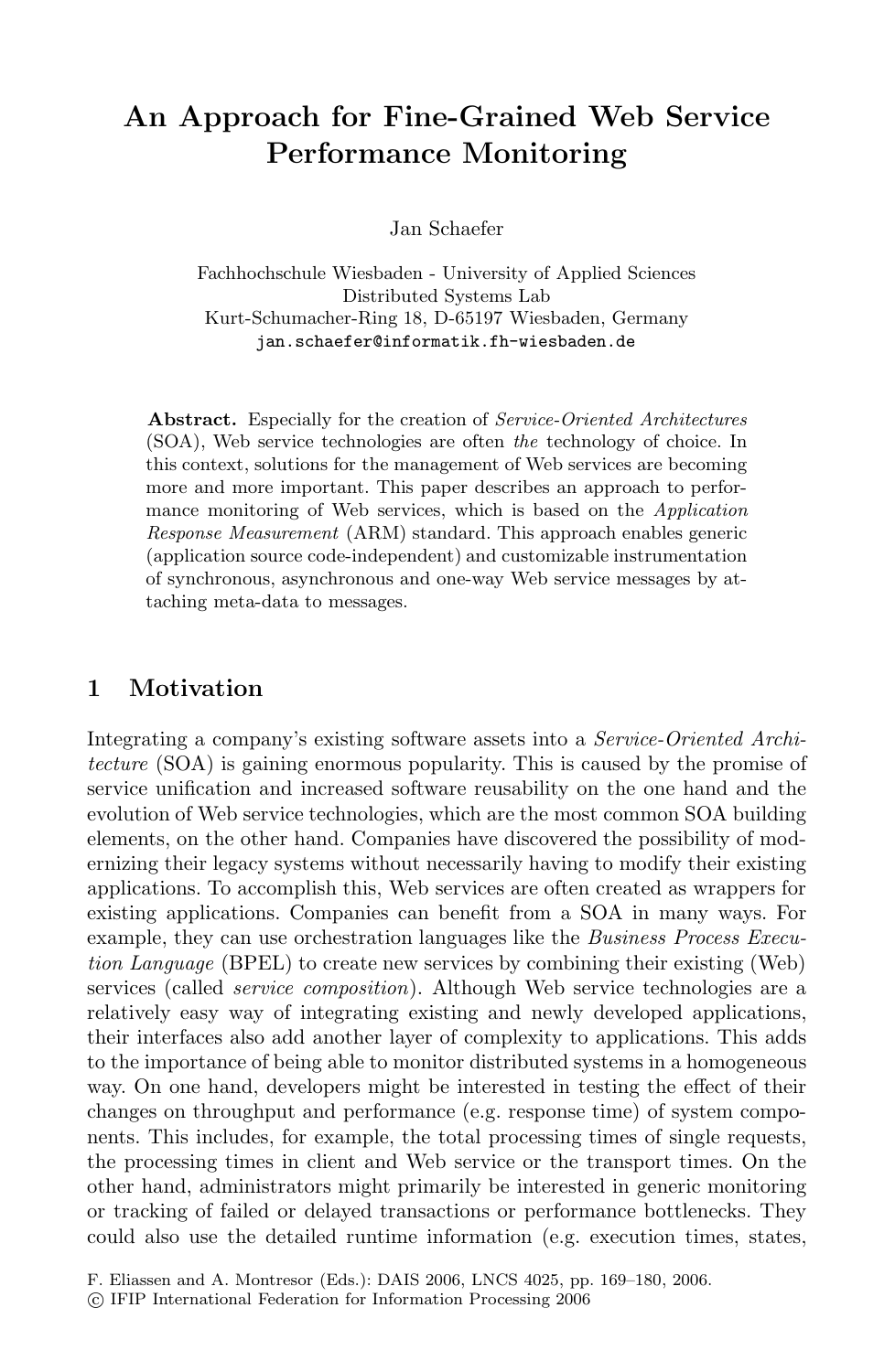values) to check *Service Level Agreements* (SLA). In recent years, birth has been given to several Web services-supporting platforms (e.g. Apache Axis [1], IONA Artix [2] and Microsoft .NET [3]). The vendors all claim full interoperability with each other's platforms, which is a major argument for using Web service technologies in the first place.

Web services management is still a relatively young discipline. Some *Enterprise Management Systems* (EMS) support managing Web services-based software and hardware (e.g. IBM TCAM [4] and CA Unicenter WSDM [5]). However, management capabilities for single and composed Web service transactions are still rare. Existing solutions for this are custom-tailored to specific Web services products and thus not easily deployed in heterogeneous environments. None of the existing Web services management specifications covers the monitoring or analysis of single Web services transactions. Instead, they confine themselves to monitoring deployed Web service applications and hardware devices (called *resource management*). The two specifications in this area are *Web Services for Management* (WS-Management [6]) and *Web Services Distributed Management* (WSDM [7]) with partially overlapping aims. This situation was additional motivation for the work presented in this paper (complete report in [8]).

The approach presented in this paper offers an instrumentation solution for Web services based on the *Application Response Measurement* (ARM) standard. In order to keep the approach as generic as possible, it does not require specific management agents or modification of the application to be instrumented. It relies on standardized specifications that multiple vendors incorporated into their products. It focuses on the timing of synchronous and asynchronous Web service invocations to gather performance-related measurement data. In this context, it has to be considered that multi-threaded processing and asynchronous messaging introduce additional requirements (e.g. for request and response message matching) in comparison to classical RPC-style interaction.

## **2 Application Response Measurement**

The ARM standard, whose development is overseen by The Open Group, provides an API for instrumenting applications at the source code level [9]. The API supports execution time measurements of work units termed *ARM transactions* within distributed applications. ARM allows correlating nested measurements, even across host boundaries. For this purpose, the standard defines *ARM correlators*, which are unique tokens assigned to each ARM transaction. Correlators can be supplied when creating a nested transaction for relating this to the enclosing transaction. Passing correlators between application components, which might prove difficult especially in distributed systems, is the task of the application developer. ARM allows for the integration of applications directly with enterprise management systems. This creates a comprehensive end-to-end management capability, including the measurement of application performance, availability, usage and end-to-end transaction response time. To effect this integration, developers have to add ARM calls to their application code, which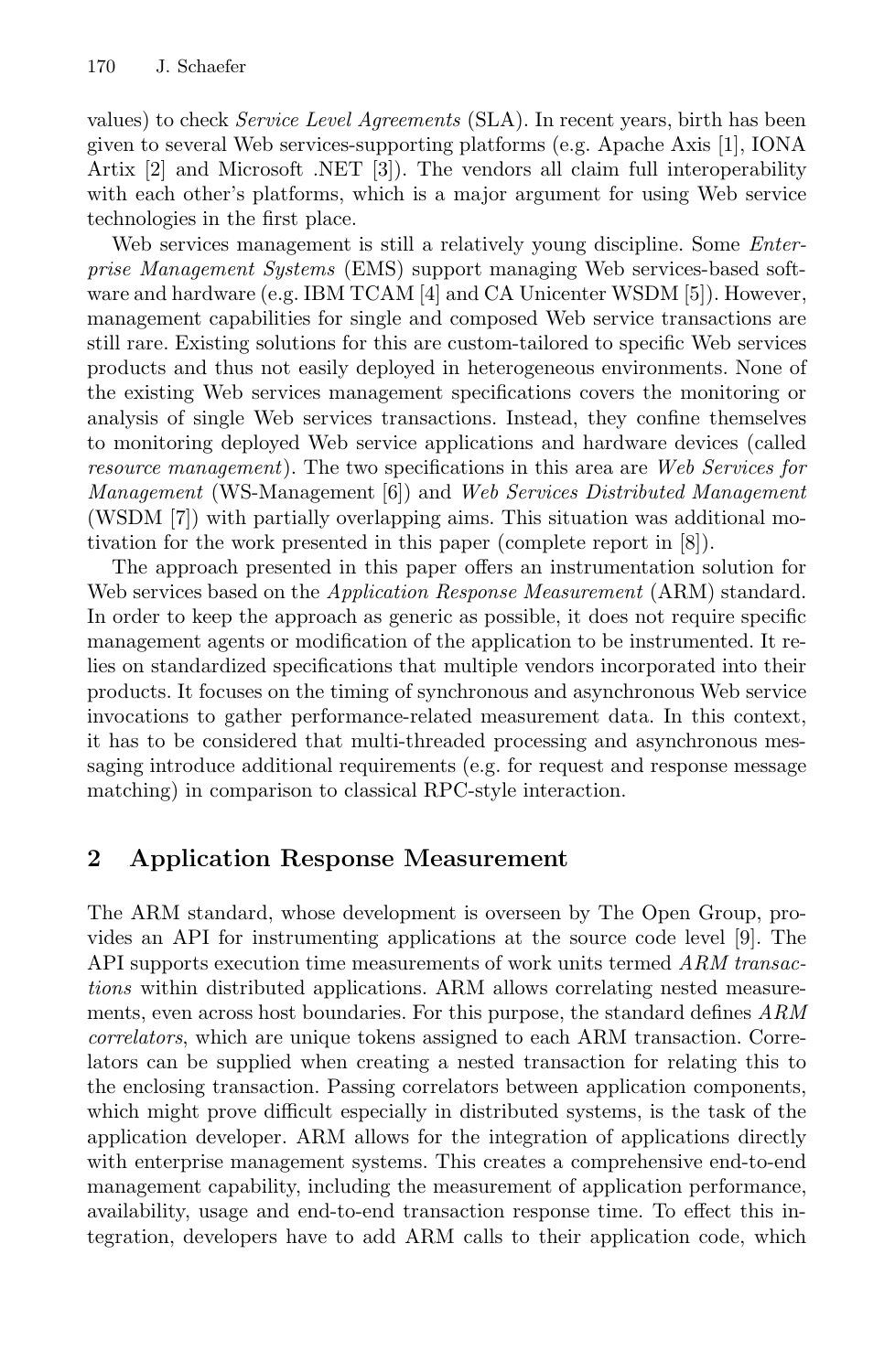

**Fig. 1.** Transaction Correlation using ARM API

are processed by an ARM agent during application execution. The process of finding relevant measurement points and inserting measurement code is called *instrumentation*.

The management agent collects status, response time and  $-$  optionally  $-$  additional measurement quantities associated with the transaction (see figure 1). Together with the agent, the instrumented application may also provide information to correlate parent and child transactions. For example, a transaction that is invoked on a client may drive transactions on an application server, which in turn drives other transactions on other application and/or database servers. This allows the construction of a calling hierarchy that illustrates which transactions are *nested* into or dependent on others in subsequent transactions. The example in figure 1 leads to the following ARM transaction hierarchy: server C uses the correlator received from server B, which uses the correlator received from client A. Thus, the ARM transaction C depends on B and B depends on A.

ARM measurement results and correlations have to be evaluated by ARM implementations (agents), which are available, for instance, from BMC, CA, HP, IBM (Tivoli) and tang-IT. Their implementations and analysis tools are often integrated with their respective management solutions and quite different from each other. However, The Open Group also provides a free SDK, which contains implementations of the standardized interfaces and can be used for testing and validating instrumented applications.

The ARM standard is developed by members of The Open Group, namely IBM, HP and tang-IT. With the release of ARM 4.0, the available C and Java bindings provide equivalent functionality for the first time. The approach presented here uses the Java binding of ARM 4.0 [10], which contains new features such as asynchronous reporting of transaction information.

### **3 Web Services and ARM**

#### **3.1 Message Exchange Patterns**

The *Web Services Description Language* (WSDL [11]) defines four transmission primitives: one-way (client to service), request-response (client to service and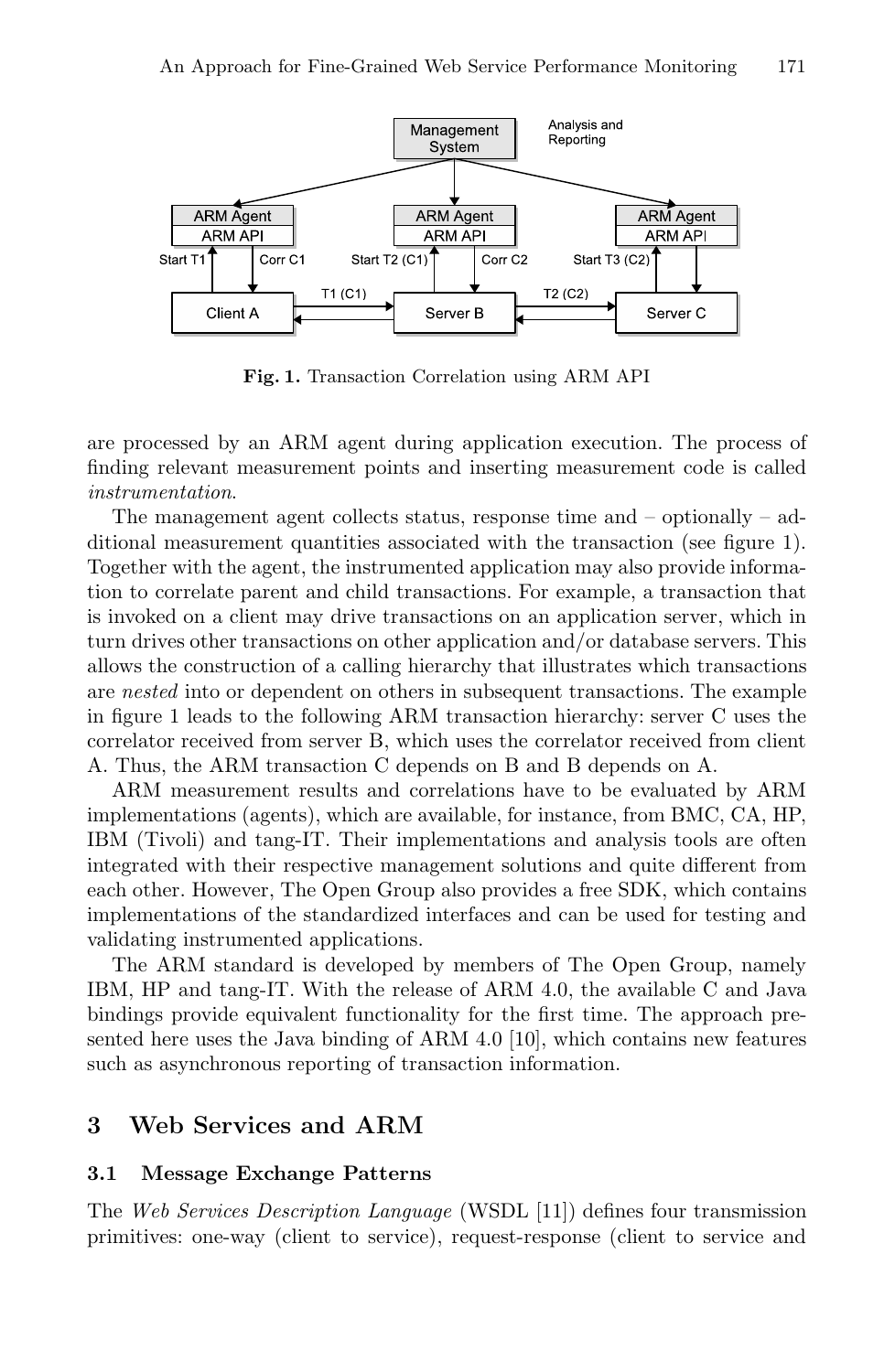back), solicit-response (service to client and back) and notification (service to client). This paper concentrates on the following *Message Exchange Patterns* (MEP), because they describe the set of exchanged messages for the primitives (in-out and in-only with changing direction):

- **–** *Synchronous request-response*: the client sends a request to the service and blocks until it receives the response from the service.
- **–** *Asynchronous request-response*: the client sends a request to the service and continues processing. The client either has to check for response arrival (e.g. by polling), or it has to enable the service to invoke it (e.g. by offering a callback method).
- **–** *One-way*: the client sends a request to the service and continues processing without blocking or expecting a response.

### **3.2 SOAP Message Handlers and Contexts**

SOAP [12] *Message Handlers* and *Message Contexts* are both defined in the *Java API for XML-based RPC* (JAX-RPC [13]) specification, which supports building Web services that use *Remote Procedure Calls* (RPC) and XML. The JAX-RPC API hides the complexity of SOAP messages from the developer, and the runtime system converts the API calls to and from SOAP messages. JAX-RPC supports stateless message handlers (also known as *interceptors*), which allow the modification of messages before and after they have been dispatched to a service or client implementation (e.g. to add security or management information). To use handlers, no application level code has to be modified. Instead, handlers are added through deployment configuration. There are two types of message handlers: client- and server-side handlers. They are invoked depending on their associated Web service's or client's role in the message exchange (see figure 2), and their order is determined by their deployment configuration. Message handlers implement the *Chain of Responsibility* design pattern, which means that a message is processed by all handlers (in a handler chain), before it is dispatched to the targeted service. JAX-RPC also supports one-way messaging in addition to the request-response messaging style normally done with RPC. JAX-RPC is supported by most Web service platforms.

Message contexts are used to store meta-data about messages (e.g. security or management information) or to exchange state information between application



**Fig. 2.** Message Handler Chains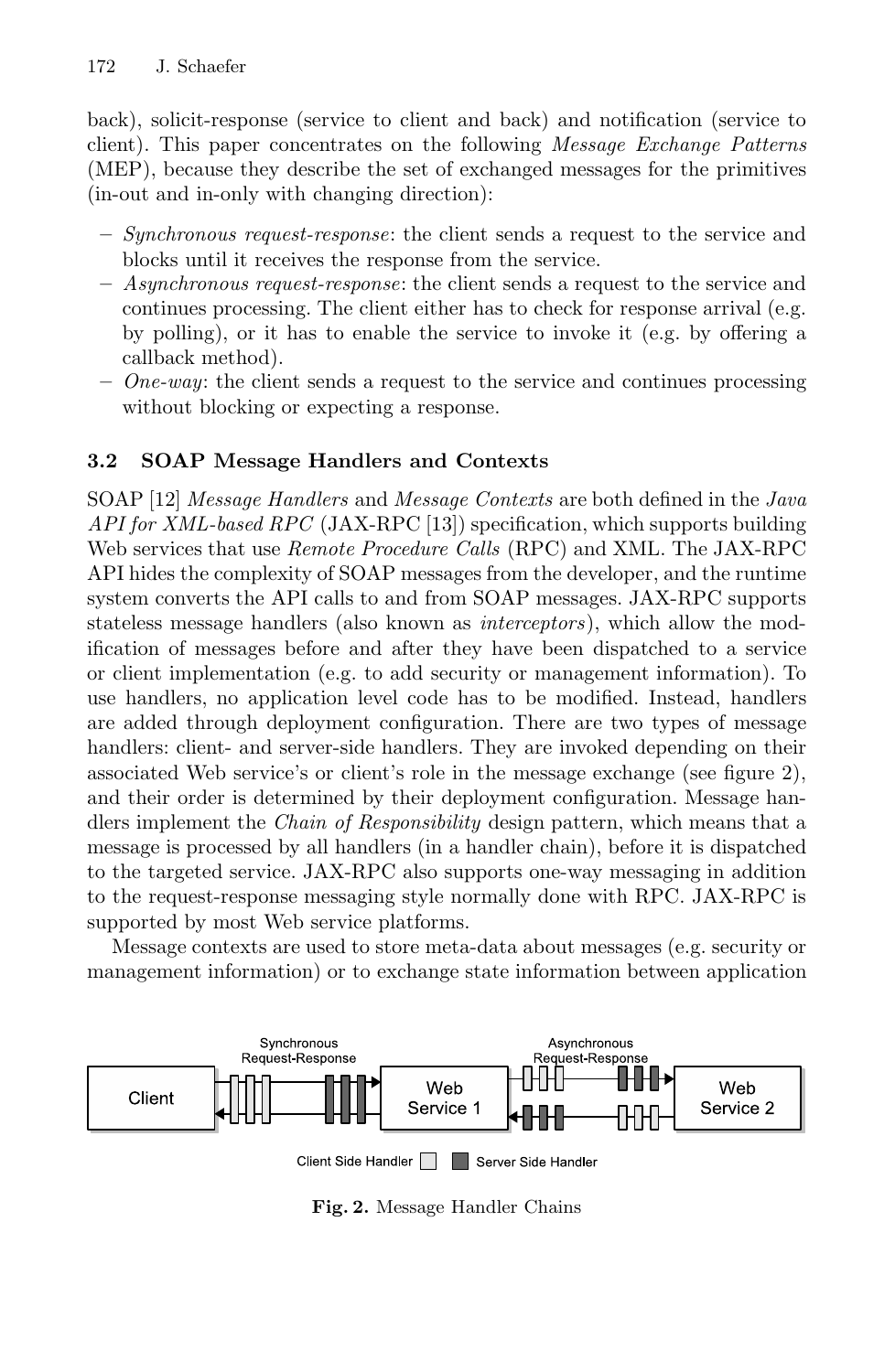level and message handling chain. Generally, this meta-data does not cross host boundaries, but some platforms allow attaching it to messages. This enables a meta-data exchange between clients and services.

### **3.3 Instrumentation Challenges**

This paper presents a solution for generic ARM-based instrumentation of Web service platforms. For this, the subsequently introduced problems had to be solved.

- 1. *Isolation of instrumentation code*: Often, instrumentation is a static process. Instrumentation calls are inserted into source code, which means that every application has to be instrumented explicitly (hard coded). If the application code is modified, the instrumentation code may have to be modified as well. This process is error-prone and slows down development speed. In addition, developers must know the ARM API. For Web services, this means that every Web service – depending on the scope of instrumentation – would have to be instrumented manually by experienced ARM users.
- 2. *Support for different message exchange patterns*: In an asynchronous message exchange (messaging scenario), both the request and response messages are defined as a one-way message in the WSDL contract. Thus, they are only semantically related, and only the application logic "knows" the meaning of received response messages. If a client receives a related response directly from a previously invoked service, the response is received *directly*. If a client receives a response from a different service, the response is received *indirectly*. As a result, a mechanism for relating request and response messages has to be created, which allows starting and stopping ARM transactions (measurements) correctly.
- 3. *Transport of ARM data and correlators*: Another problem arises when thinking about how ARM data has to be exchanged between services. Of course, it must be meta-data rather than an invocation parameter. To correlate ARM transactions, correlators must be propagated, because whenever a client or service receives a message (even if it is a response message!), the correlator might be required for starting a new (dependent) ARM transaction.

## **4 Architecture**

### **4.1 Design Decisions**

This paper presents a solution for generic rather than manual instrumentation as described in section 3.3.1. Therefore, the JAX-RPC message handler and message context mechanisms were selected as hooks for the ARM-based instrumentation. More specifically, message handlers encapsulating the ARM-related code were created for intercepting and augmenting messages, and message contexts were defined for storing the ARM-related meta-data required during the instrumentation process.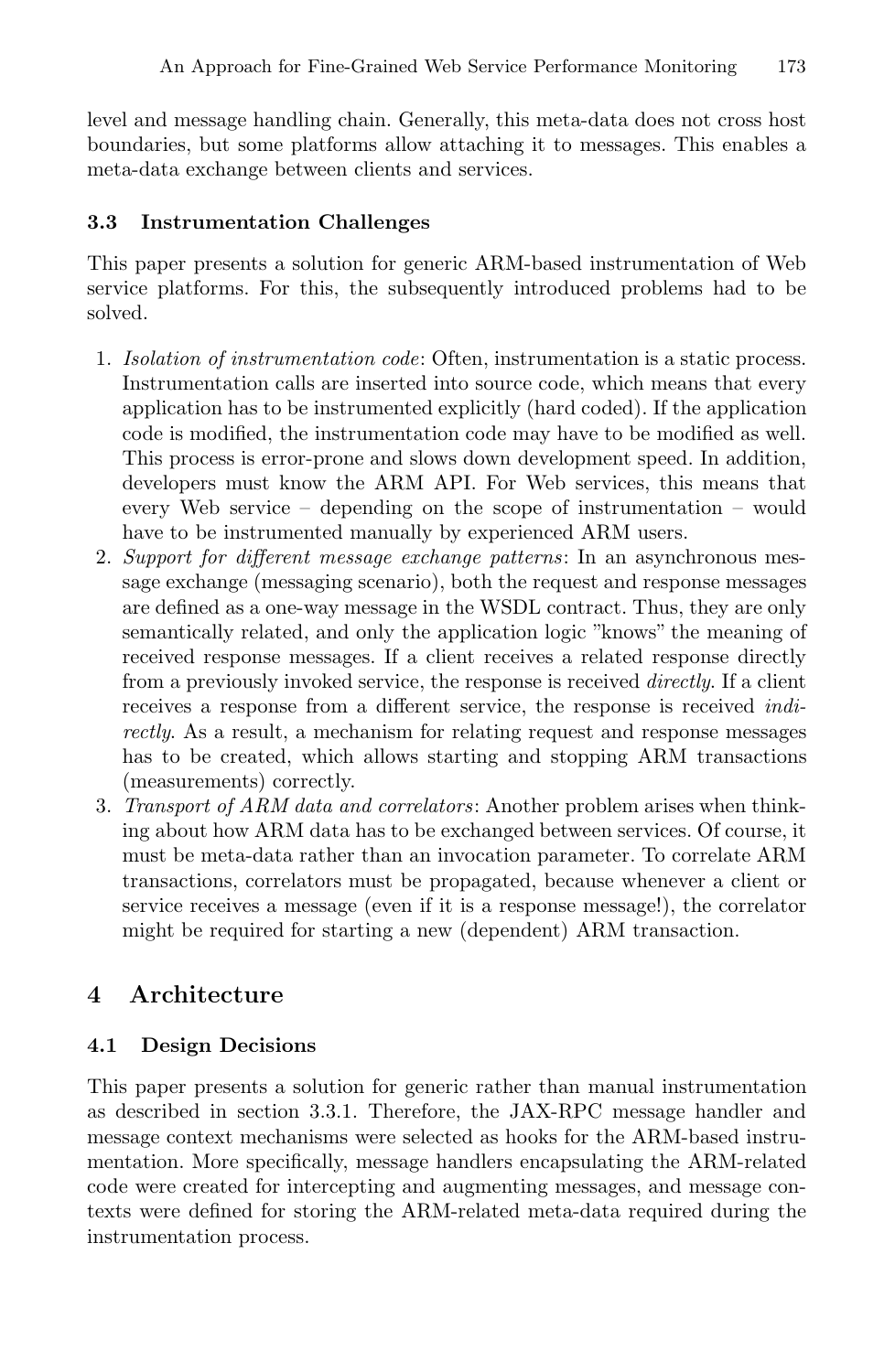For in-out MEPs, the ARM handlers are used to measure the total processing time of business transactions, from the moment a request is sent, until its related response is received (a client-side measurement). It is also possible to use ARM handlers for measuring the service's response time per invocation only (a server-side measurement). By using both client- and server-side ARM handlers, it is possible to calculate message transfer times as well. The instrumentation by configuration allows inexperienced ARM users to instrument services; no knowledge of the ARM API is required and existing service implementations do not have to be modified. In addition, experienced ARM users can manually instrument services to gain more fine-grained performance data. Using configurable ARM handlers for instrumentation is defined as *system-level instrumentation*, manually instrumenting services is defined as *user-level instrumentation*. The developed instrumentation solution presented here allows using both systemand user-level instrumentation simultaneously. In addition, nested ARM transactions can use ARM correlators created by the enclosing ARM transaction for correlation: correlators are propagated to succeeding services, even across host boundaries (see section 3.3.3). ARM handlers and service implementations can access propagated correlators via the ARM context.

Even in a synchronous message exchange, handlers process messages asynchronously. Otherwise, a synchronous (blocking) call would prevent the Web service from processing multiple requests in parallel. Thus, the instrumentation model does not differentiate between synchronous, asynchronous and one-way communication. Furthermore, request and response are not even processed by the same message handler in asynchronous exchanges: the request is processed by a client-side handler, the response is processed by a server-side handler (see figure 2). Because of this, matching of request and response messages is provided by inserting unique ARM transaction IDs into the ARM message context of related messages, which enables ARM handlers to recognize relationships between messages (see section 3.3.2). Transaction IDs are also used for identifying ARM transactions: if an ARM handler is configured to stop a running ARM transaction, it uses the transaction ID inside the ARM context for the look-up. If the ARM context should be removed or missing, no messages can be matched and no ARM transactions can be stopped anymore.

Depending on its configuration, an ARM handler might have to store a received ARM context, which has to be returned in the response message, and a reference to a started ARM transaction. This information is stored in the ARM registry. If required (respectively configured), the registry information is used to restore a parent context and to stop an ARM transaction. This is required, because the processing of related request and response messages in message handlers can be interrupted due to multiple concurrent threads. However, each Web service (respectively its ARM handlers) only has to store the first received ARM context in each business transaction. All sub-requests that are created by this service have to use this context. Of course, ARM transaction references have to be stored for every started transaction.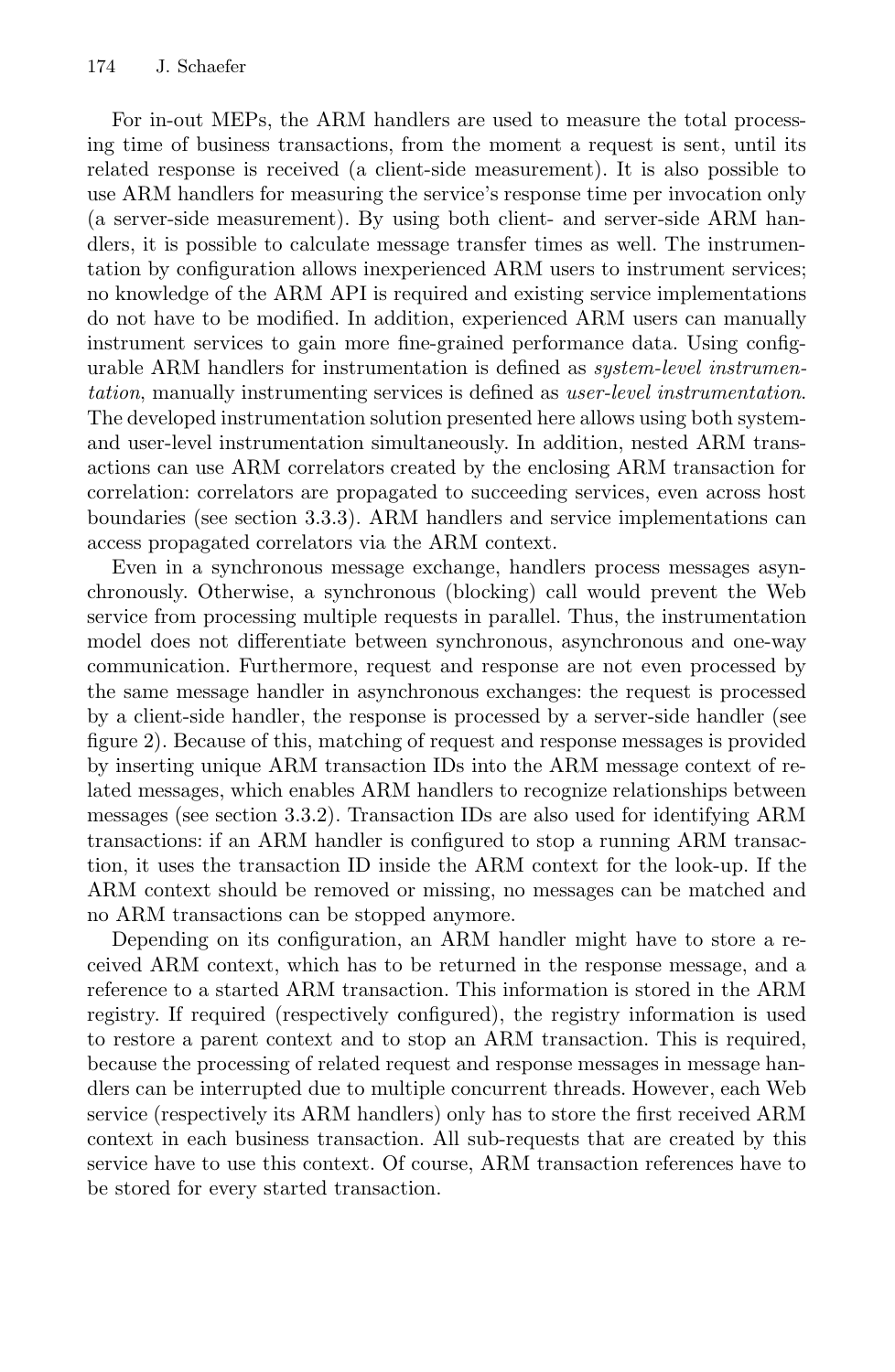Once the Web service finishes processing the business transaction (and a service's ARM handler is invoked for the last time), the parent ARM context is returned to the client inside the response message. Should the current Web service be only an intermediary in the business transaction, the parent ARM context is propagated to the next service. In in-only MEPs, the context of instrumented messages contains a time stamp, which denotes the start time of the associated ARM transaction, and an ARM correlator. One-way messages do not contain ARM transaction IDs in their message context, because they will not return to the invoking client. Thus, no request-response matching is required.

#### **4.2 Overall Structure**

Figure 3 shows the component interaction of the generic instrumentation model, which solves the problems presented in section 3.3.



**Fig. 3.** Architectural Components

The *ARM Message Handler* component is responsible for intercepting and processing messages, before and after the invocation of the handler's associated Web service. It represents the main component of the instrumentation solution and provides client- and server-side message handlers that can be configured to instrument Web service message exchanges. The purpose of the handlers is to provide ARM operations that can be specified using the ARM configuration, based on handler type (client- or server-side), Web service name and operation name (see figure 4).

The *ARM Message Context* component represents a container for transferring ARM information that is exchanged between Web services in instrumented transactions. The context contains one section for use by ARM message handlers (system-level) and one for use by Web service implementations (user-level). Service code may read the system-level section of the context (e.g. for using the ARM correlator within as a parent correlator in user-level ARM transactions),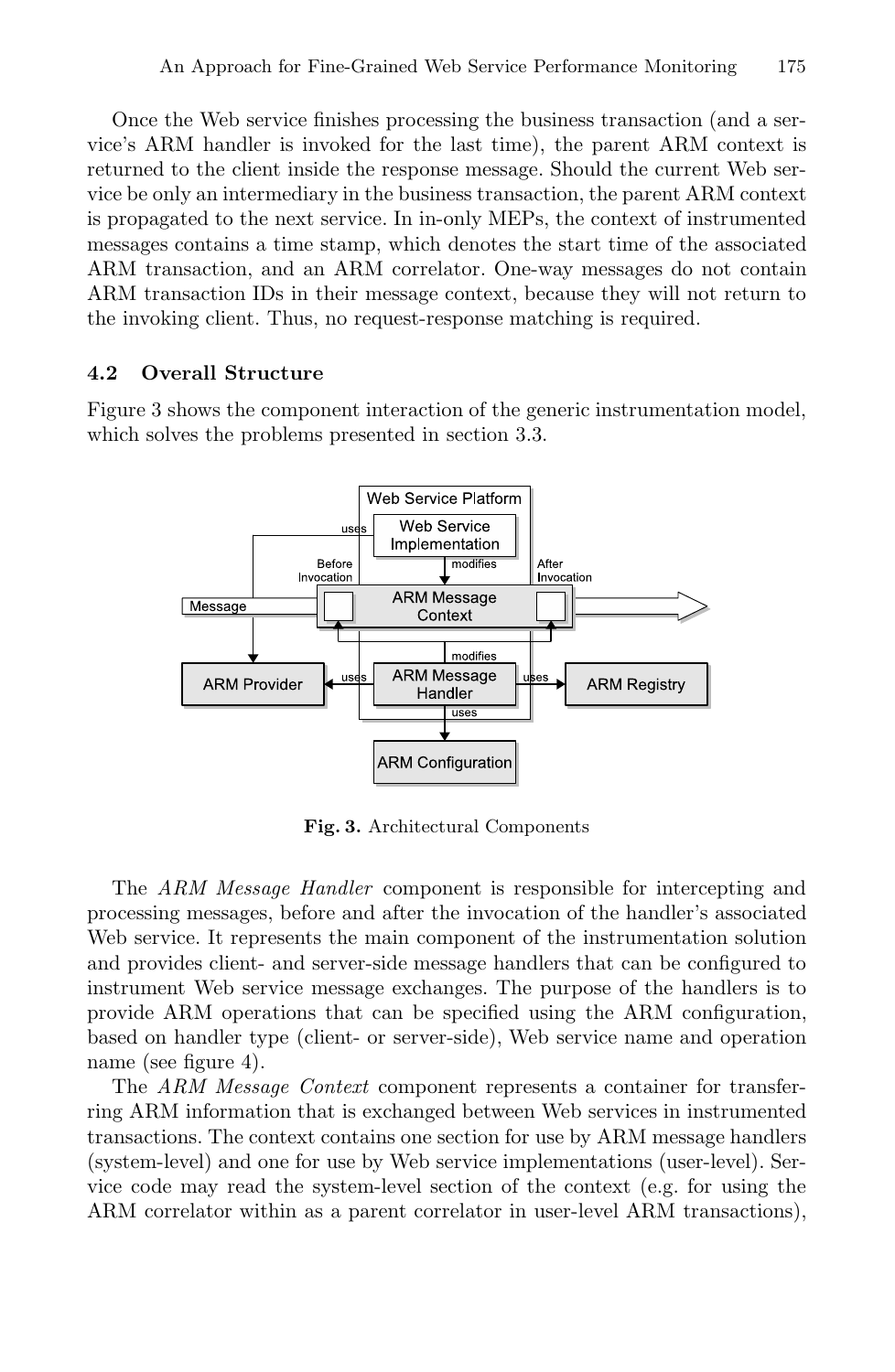but it must write to the user-level section only. For supporting one-way message exchanges and ARM transaction reporting, the context also contains a field that can hold a time-stamp (the start time of a reported transaction). Finally, the context contains a context ID. The context referenced by this ID is used by sub-transactions for retrieving the parent ARM context. Each of the available elements of the context is optional, so that they are only put on the wire if required.

The *ARM Provider* component encapsulates access to the ARM API, which for this approach was the official ARM 4.0 SDK (available from [9]). The provider also executes a base ARM application, which can be used for user- and systemlevel instrumentation. This avoids the overhead of creating an additional ARM environment, if there is no specific need for it.

The *ARM Configuration* component is queried for the action to be executed, whenever an ARM handler intercepts a message. A handler might have to start a new ARM transaction, stop a previously started ARM transaction or stay idle (context forwarding only). This allows users to keep the impact of the instrumentation on the performance of the rest of the system at a minimum. However, a handler alone cannot decide how to handle a received ARM context: it cannot be specified programmatically, which incoming and outgoing messages represent the start and end of a business transaction; the user has to define the appropriate action in the configuration (figure 6 shows a configuration example). When a service receives a request, it must save the (parent) ARM context even if no ARM action is executed immediately, because sub-transactions might require the context for starting new ARM transactions; using the correlator inside the parent context is mandatory for correct ARM transaction correlation. In the end, the handler processing the response message that is returned to the invoking client restores (and unregisters) the parent context.



**Fig. 4.** ARM Configuration Structure

The configuration contains the following handler configuration for every operation a Web service provides or interacts with (see figure 4):

- **–** The *ARM Action* attribute controls which instrumentation-related action an ARM handler must take: *idle* (handler stays passive and only forwards an existing ARM context), *start* (an ARM transaction) or *stop* (an ARM transaction).
- **–** The *Context Action* attribute controls how an ARM handler treats the current ARM context: *idle* (use current context), *use* (the parent context), *save*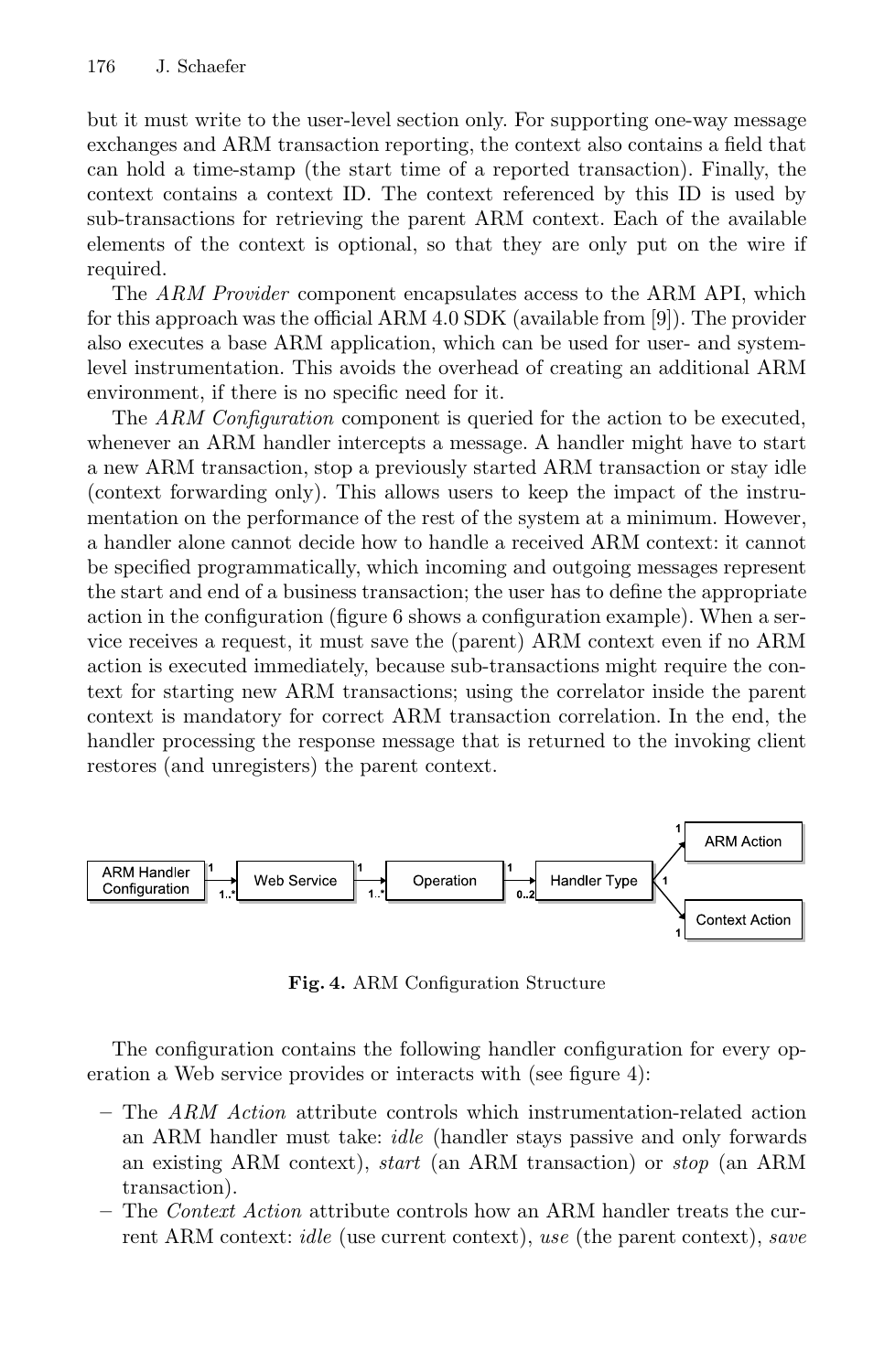(register current context in ARM registry) or *restore* (the parent context and destroy the local copy in the ARM registry).

The *ARM Registry* component stores copies of ARM contexts and ARM transactions and serves as shared memory for all associated ARM handlers. It handles three types of records: One that contains active ARM transactions with associated ARM contexts, one that contains ARM contexts only and a third that contains currently inactive ARM transactions. The registry checks the stored records cyclically for timed-out ARM transactions and ARM contexts. For timeout checking, the stored items contain a time-stamp that is updated when a record is created or used. If an ARM transaction exceeds the maximum processing time (which is configurable), it is aborted and returned into the pool for inactive ARM transactions.

The ability to store ARM contexts is required to be able to undo changes to message contexts caused by new ARM transactions and is only required for instrumentation in ARM handlers, not for manual instrumentation. The active ARM transactions stored in the ARM registry are required for stopping them, once they are finished. The registry uses unique identifiers as keys for retrieving stored records. These keys are put into the ARM context as references to the records.

#### **5 Prototypical Implementation**

Initially, the instrumentation prototype was intended to be used to instrument Web services using both Apache Axis 1.2 and IONA Artix 3.0 as platform. However, it turned out that Axis lacks support for asynchronous WSDL operations. Thus, the prototype currently supports Artix only, but it could easily be ported to different Web service platforms implementing JAX-RPC, respectively platforms incorporating the message handler concept.

Artix is IONA's commercial Web services-based solution for *Enterprise Application Integration* (EAI). Artix supports multiple transports and message formats natively. It connects applications at the middleware transport level and translates messages only once using direct on-the-wire transformation instead of a canonical format. An open source offspring of Artix – called *Celtix* – is hosted by ObjectWeb [14].

Artix supplies the generic classes (*GenericHandler* and *GenericHandlerFactory*) implementing the JAX-RPC interfaces (*Handler* and *HandlerFactory*), which can be extended by developers to implement custom handlers. The handler implementation has to be wrapped in a plug-in, which can then be loaded by Artix clients and servers. The handler mechanism allows intercepting and modifying messages at four points of a message exchange. Both request and reply message can be handled at the client request-level, the client message-level, the server message-level, and the server request-level. Handlers at the request-level have access to the application's message context and the message's SOAP header respectively it's security properties. Handlers at the message-level have access to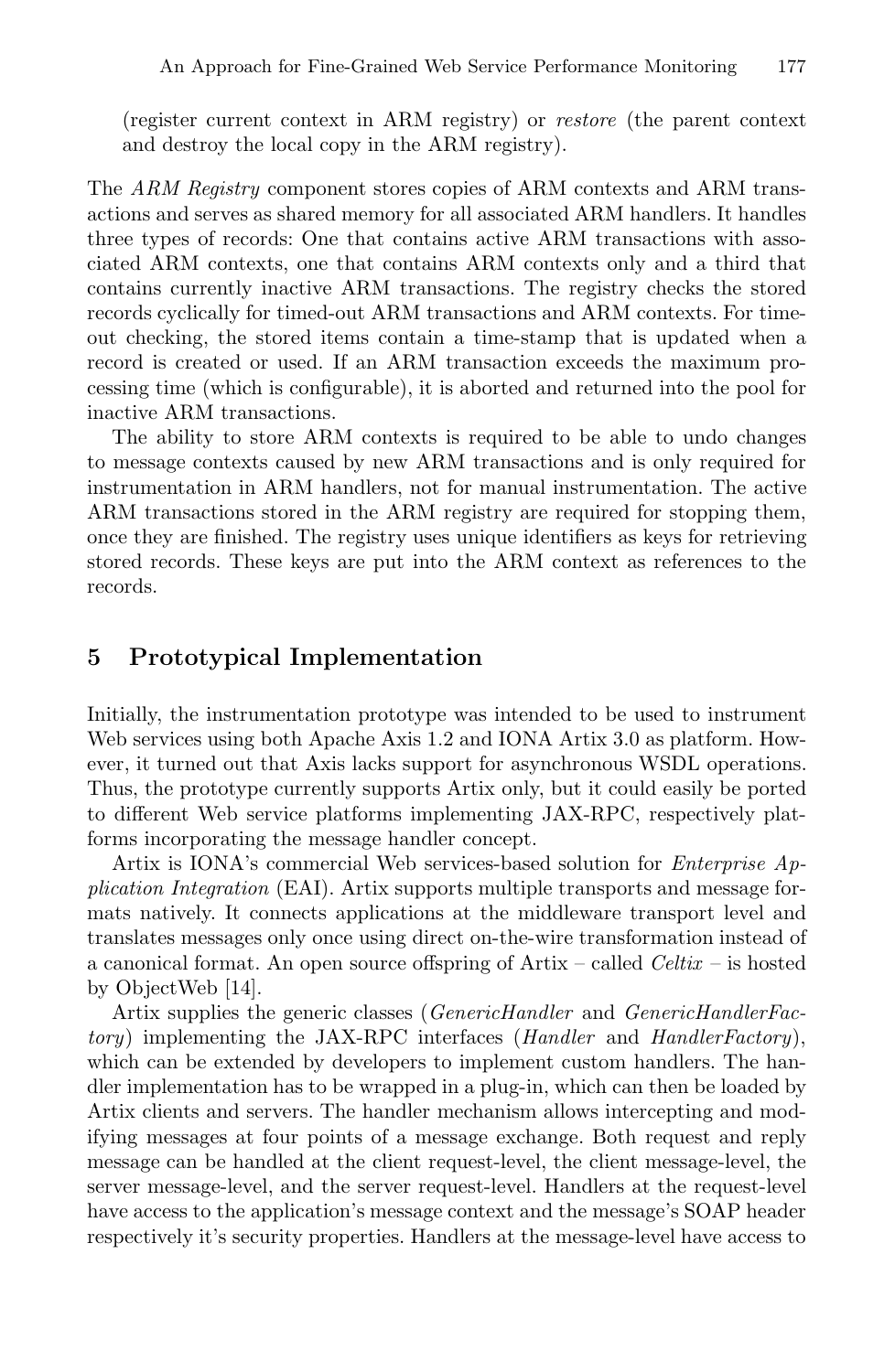the raw message stream that is being written out on the wire and the application's message context only. For Artix, the instrumentation model presented in section 4 was implemented as a request-level handler, which can be configured using an XML configuration file.

The prototype was evaluated using a lab-level travel agency scenario featuring five interacting Web services: *Customer*, *Travel Agency*, *Airline*, *Car Rental* and *Hotel* (see figure 5). In this scenario, a customer sends booking orders to the travel agency, which then books flight, car and hotel room for him. Once the agency received all required information, it returns a booking confirmation to the customer. The services basically react on received requests by sending appropriate responses (containing dummy data), which means that they do not execute complex algorithms. The purpose of this scenario is to prove the applicability of the approach for asynchronous communication. Thus, all communication in this scenario takes places asynchronously, and all Web service operations are defined as WSDL one-way operations. The performance measurements were executed using one Artix client (providing the Customer callback service) and one Artix server (hosting the remaining Web services). Both applications were executed on different hosts.



**Fig. 5.** Travel Agency Scenario (Messaging)

Figure 6 presents an extract of the travel agency scenario shown in figure 5 and the associated configuration. In this example, the communication between the travel agency and the airline Web services is fully instrumented: each invoked ARM handler either starts or stops an ARM transaction.

The tests for the prototype focused on correct message handling and measurements rather than on processing complex algorithms. When using passive ARM handlers, the processing time for one booking increased by 3.3% in comparison to a run without ARM handlers. Full instrumentation (start or stop of an ARM transaction in every handler, which results in eight measurements per customer request) introduced an overhead of 48.7%; using dummy ARM data in the message's SOAP header in combination with passive ARM handlers increased the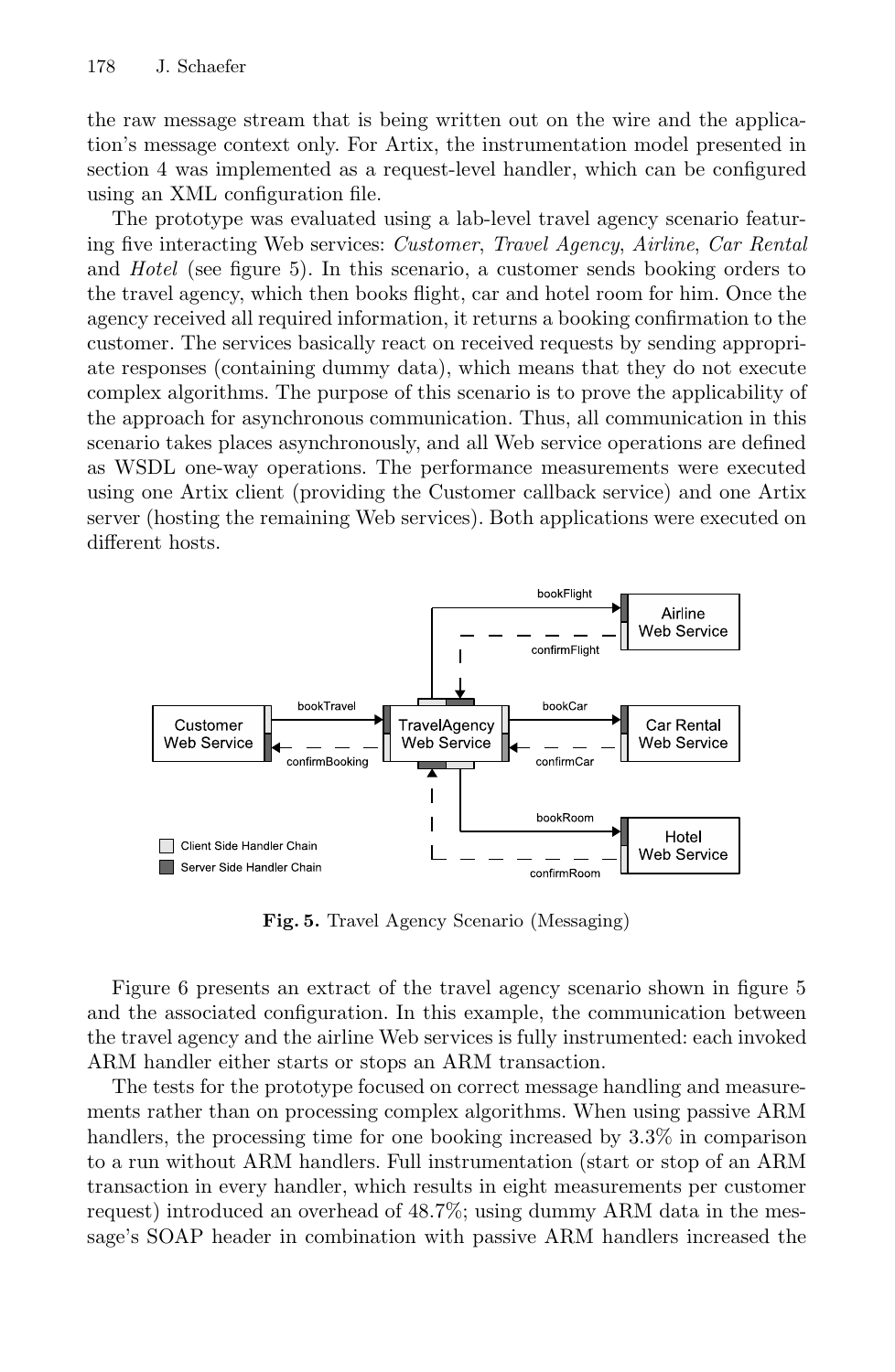

**Fig. 6.** Configuration Example

response time by 24.7% already. These results show that half of the overhead was caused by message meta-data. For otherwise short SOAP messages, this information increased the message size in a way that response times increased remarkably. However, idle ARM message handlers did not add remarkable overhead to the response time. Of course, the gathered measurement data shows correct dependencies between the executed transactions.

The performance penalty measured in this travel agency scenario is so grave, because the services themselves do not contain complex business logic (which would require more processing time). In addition, the messages exchanged between the Web service partners are rather short. For the presented approach, these circumstances represent the worst-case scenario. In a real-life application with more complex applications and messages, the percentage of the overhead would be lower.

### **6 Conclusion and Future Work**

This paper presented a generic approach for performance instrumentation of synchronous, asynchronous and one-way Web services for end-to-end performance measurements. The approach allows a very fine-grained view upon deployed Web services and allows a user to configure the scope of instrumentation. The runtime information gathered shows the dependencies between Web service invocations and lists the durations of service invocations and instrumentation processing results. The instrumentation approach renders manual source code instrumentation and adaption to specific services unnecessary; the only remaining task is to define (configure) the required measurement points.

The approach relies on standardized JAX-RPC message handlers and message contexts for modifying SOAP messages and adding instrumentation information. It is based on ARM, an instrumentation approach broadly accepted by the industry and supported by large management platforms.

The prototype proves the usability of the approach, although the implementation needs to be optimized. Further steps will be optimization of the prototypical implementation, adaption to additional Web service platforms and instrumentation of a real world Web services-based application environment. In the future,